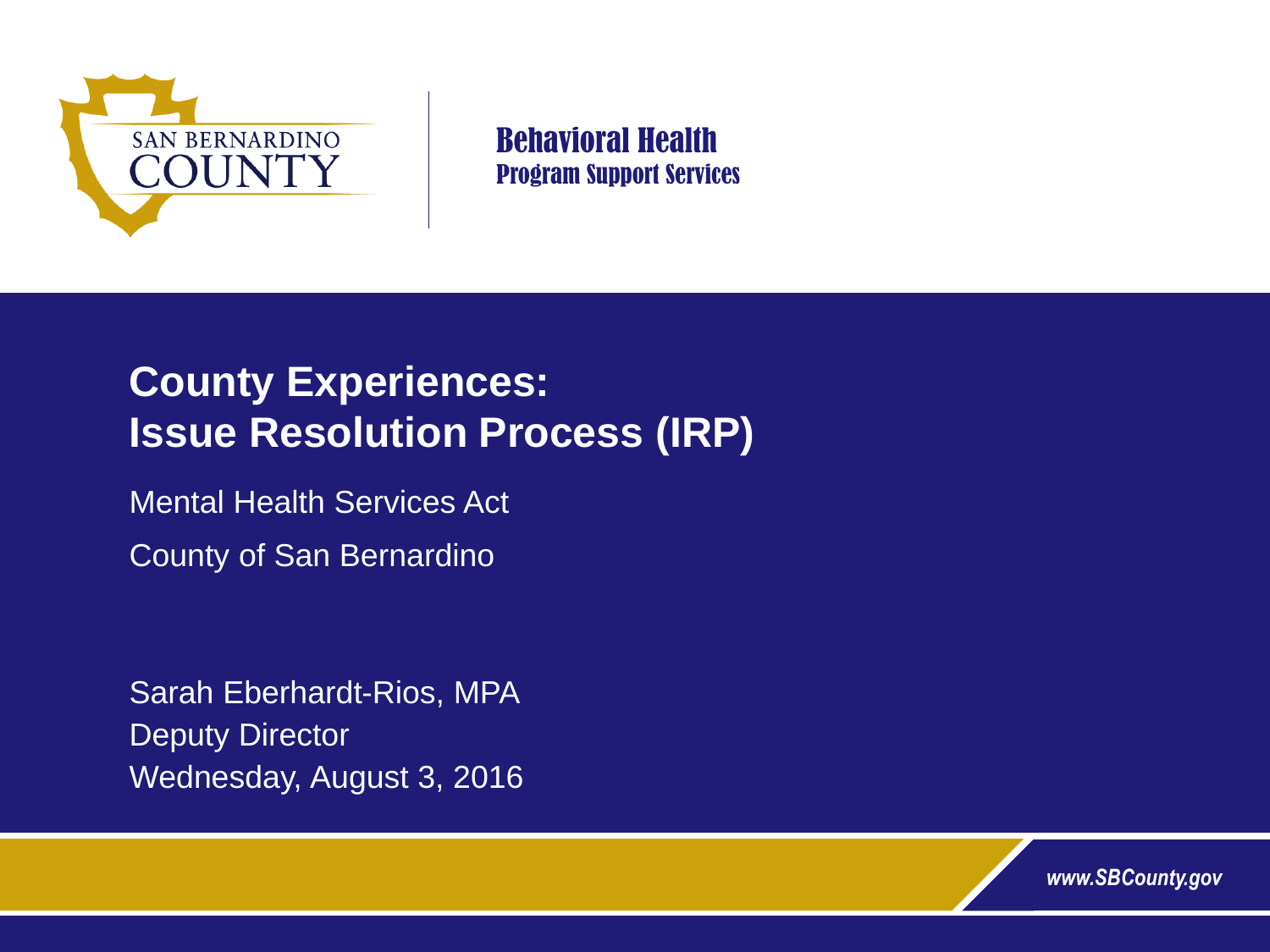#### **Sarah Eberhardt-Rios, MPA**

Deputy Director County of San Bernardino Department of Behavioral Health [seberhardt-rios@dbh.sbcounty.gov](mailto:seberhardt-rios@dbh.sbcounty.gov) **(909) 388-0812**





Behavioral Health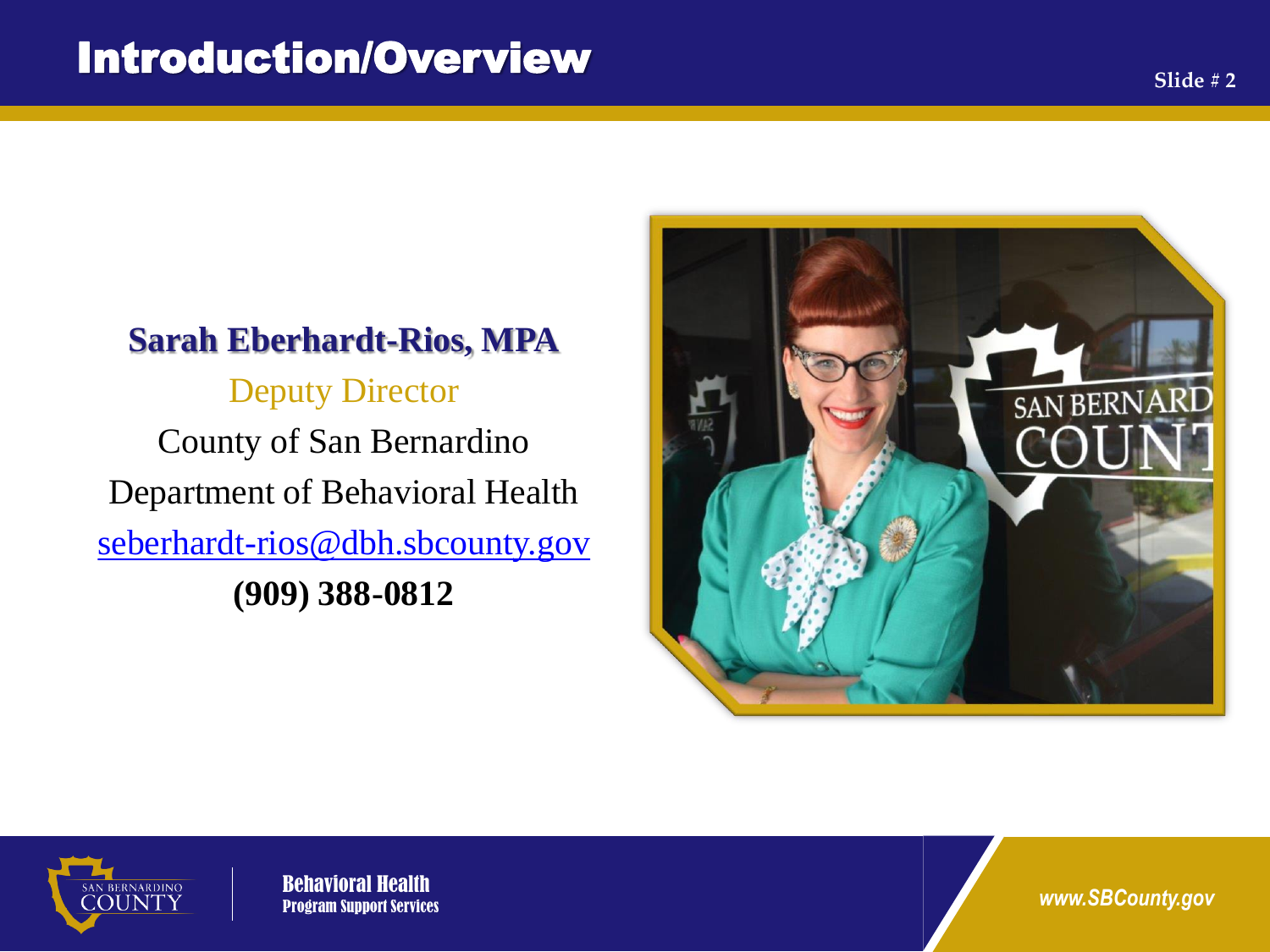### **Milestones that Created County Mental Health Plan Responsibility for Behavioral Health**

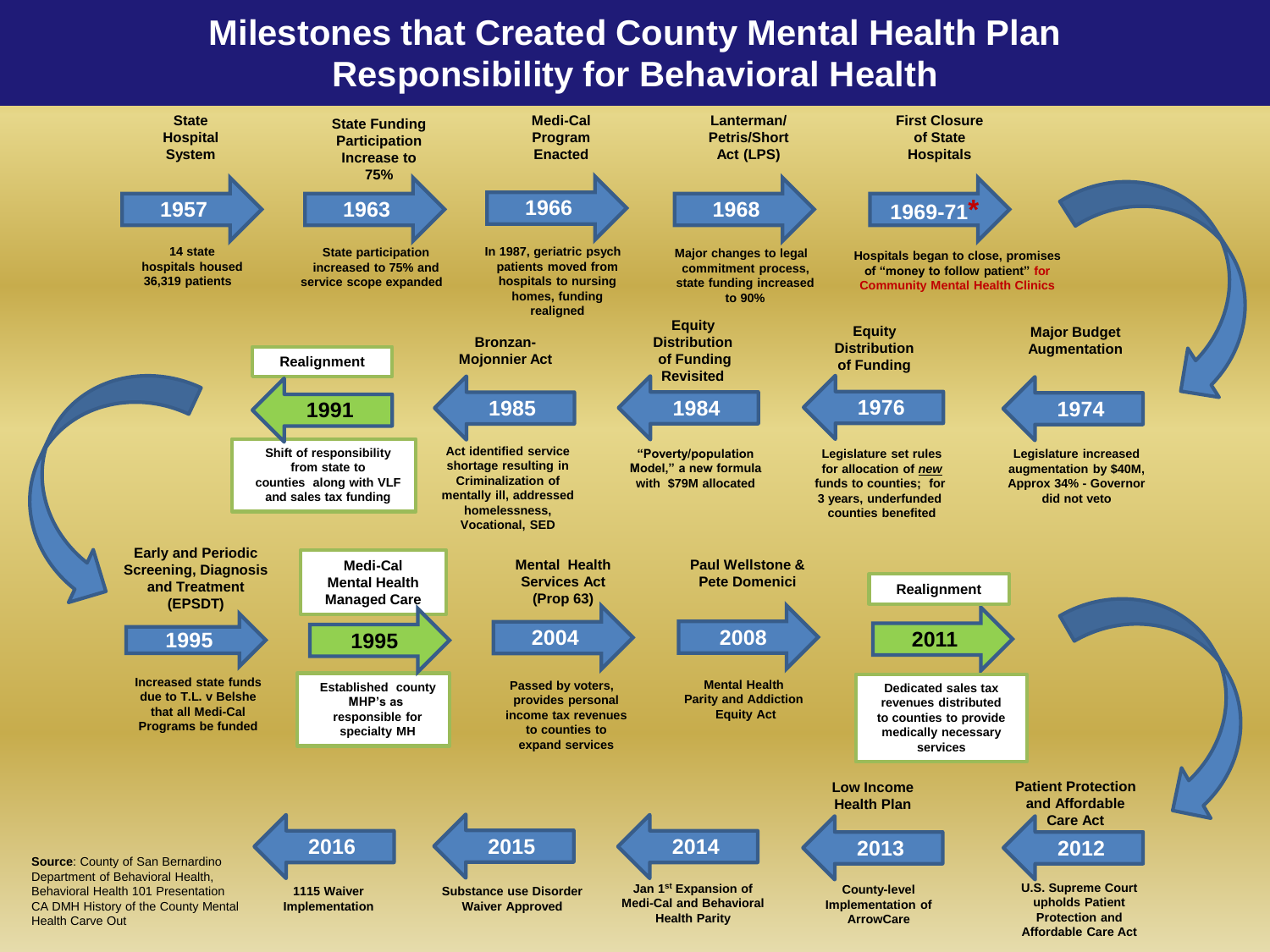## ■ County Mental Health Plan History

- Managed Care Entities
- Pre-paid Inpatient Health Plans (PIHP)
- Code of Federal Regulations (CFR), Title 42, Section 438 Managed Care
- California Code of Regulations (CCR), Title 9, Title 22, Welfare and Institutions Code (WIC)



Behavioral Health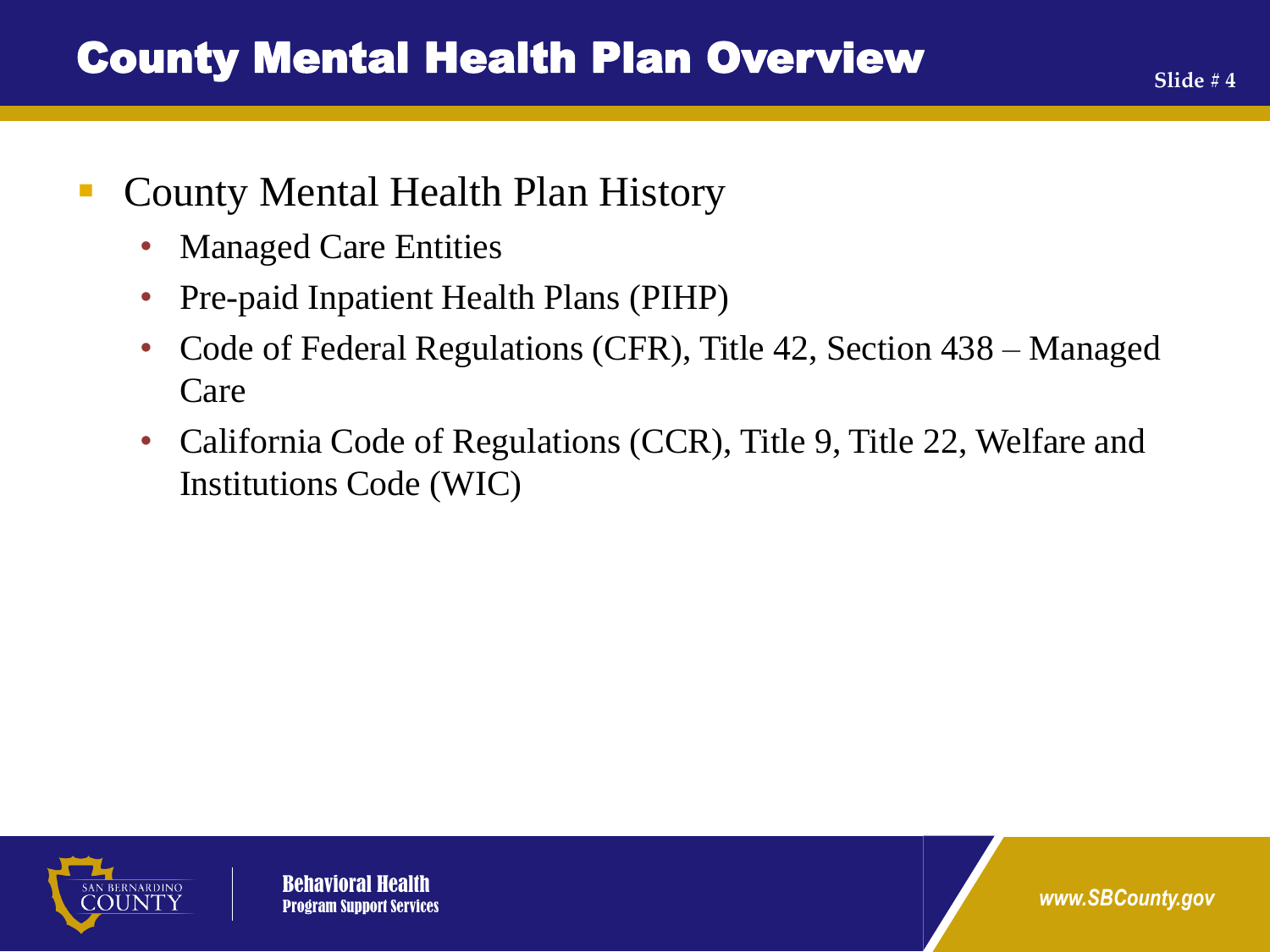## County Mental Health Plan Overview

- Contracts with California Department of Health Care Services
	- Mental Health Plan (MHP) Contract
	- Mental Health Services Act (MHSA) Performance Contract



**Behaviora**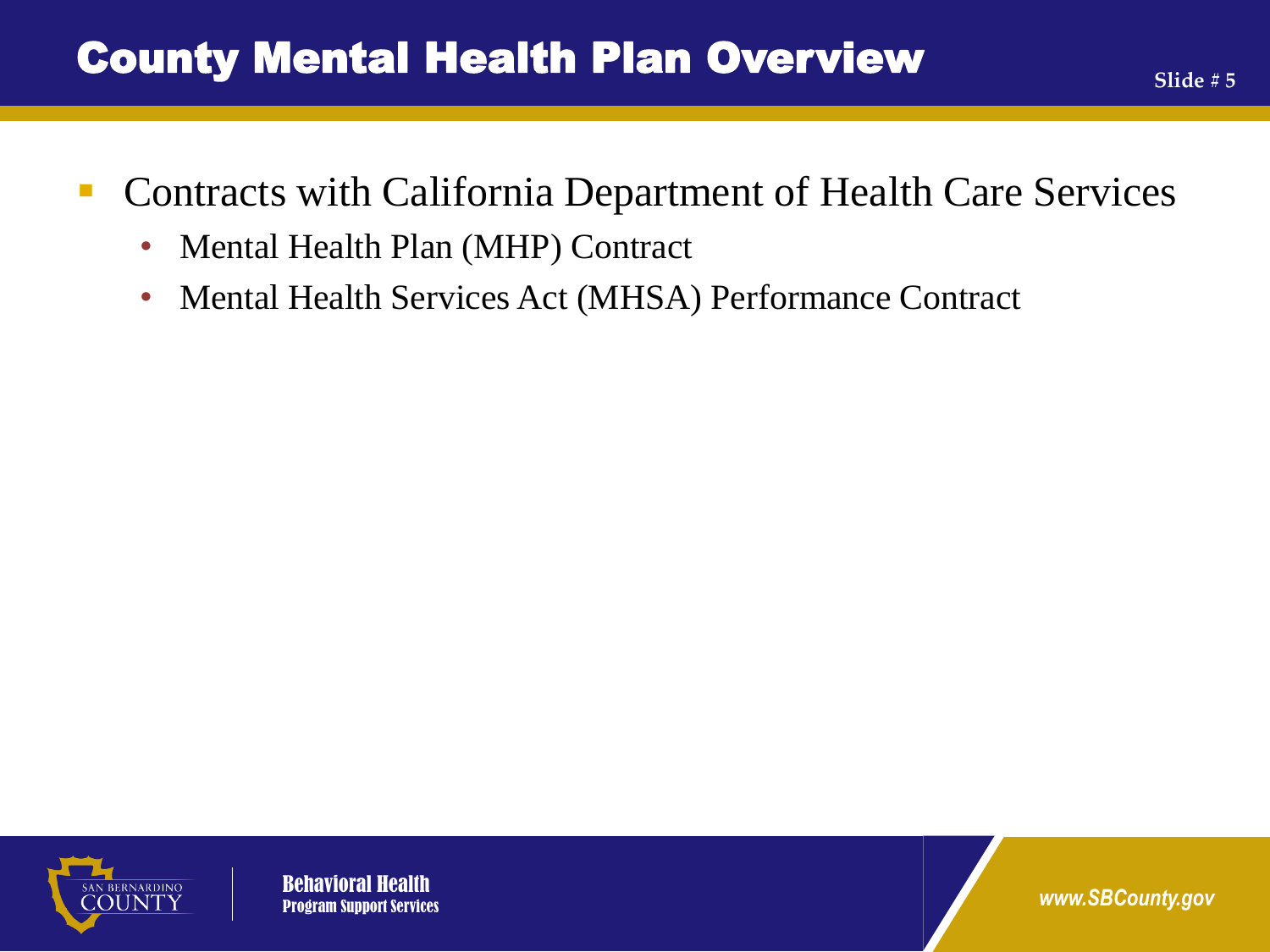- Each County, per their MHP Contract with DHCS is required to have a/an:
	- Quality Management Program
	- Quality Management Work Plan (Please see handout #1.)



**Behavioral**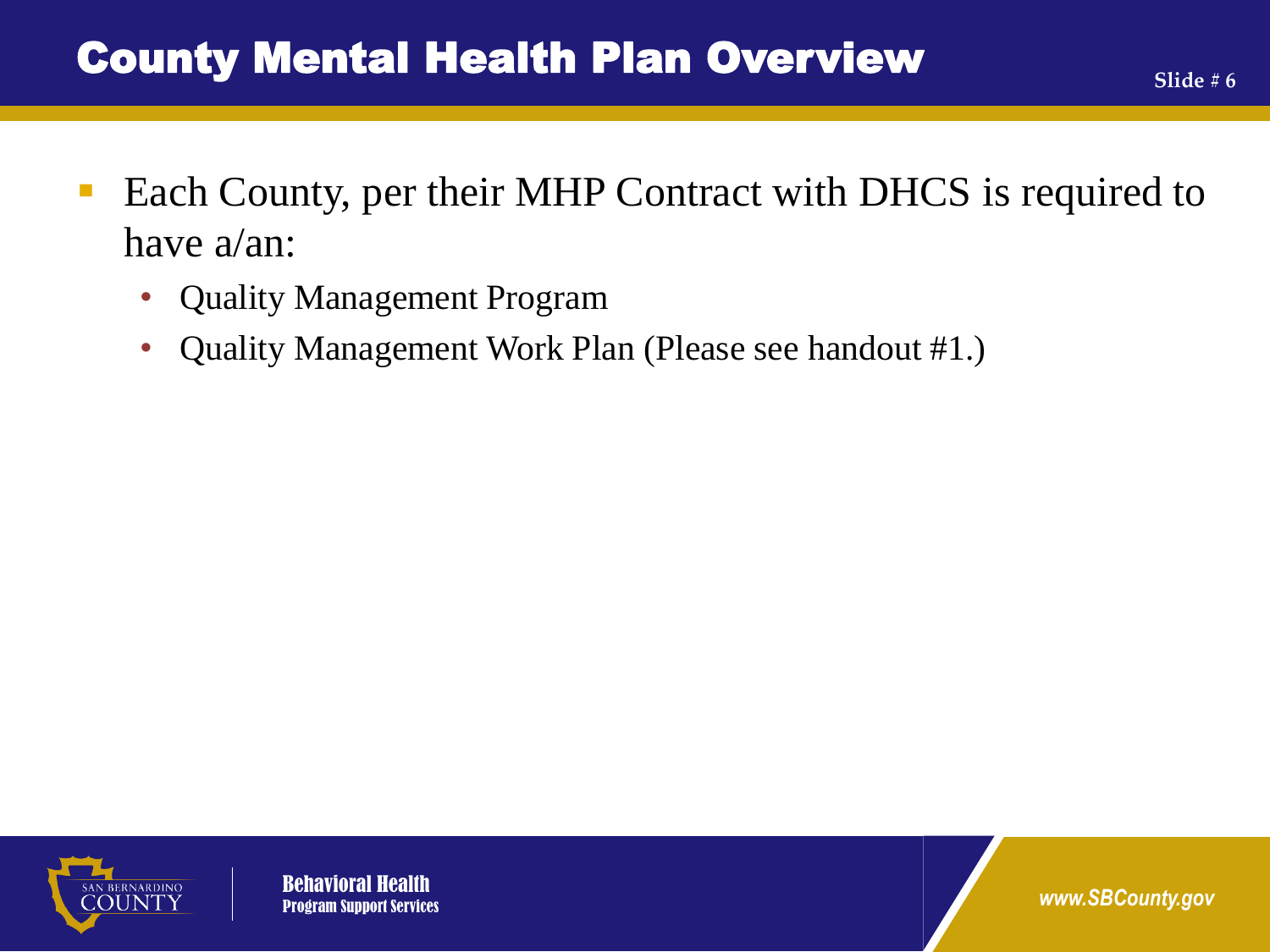- Each County, per their MHSA Performance Contract with DHCS is required to have a/an, *continued*:
	- MHSA Issue Resolution Process (IRP)
	- Demonstrated partnership with constituents and stakeholder that includes meaningful stakeholder involvement:
		- Mental Health policy
		- Program Planning
		- Implementation
		- Monitoring
		- Quality Improvement
		- Evaluation Budget Allocations

**\*Little Known Fact**: *Medi-Cal has similar requirement for County MHP's Implementation Plan MHSA Integrated Plan.* 

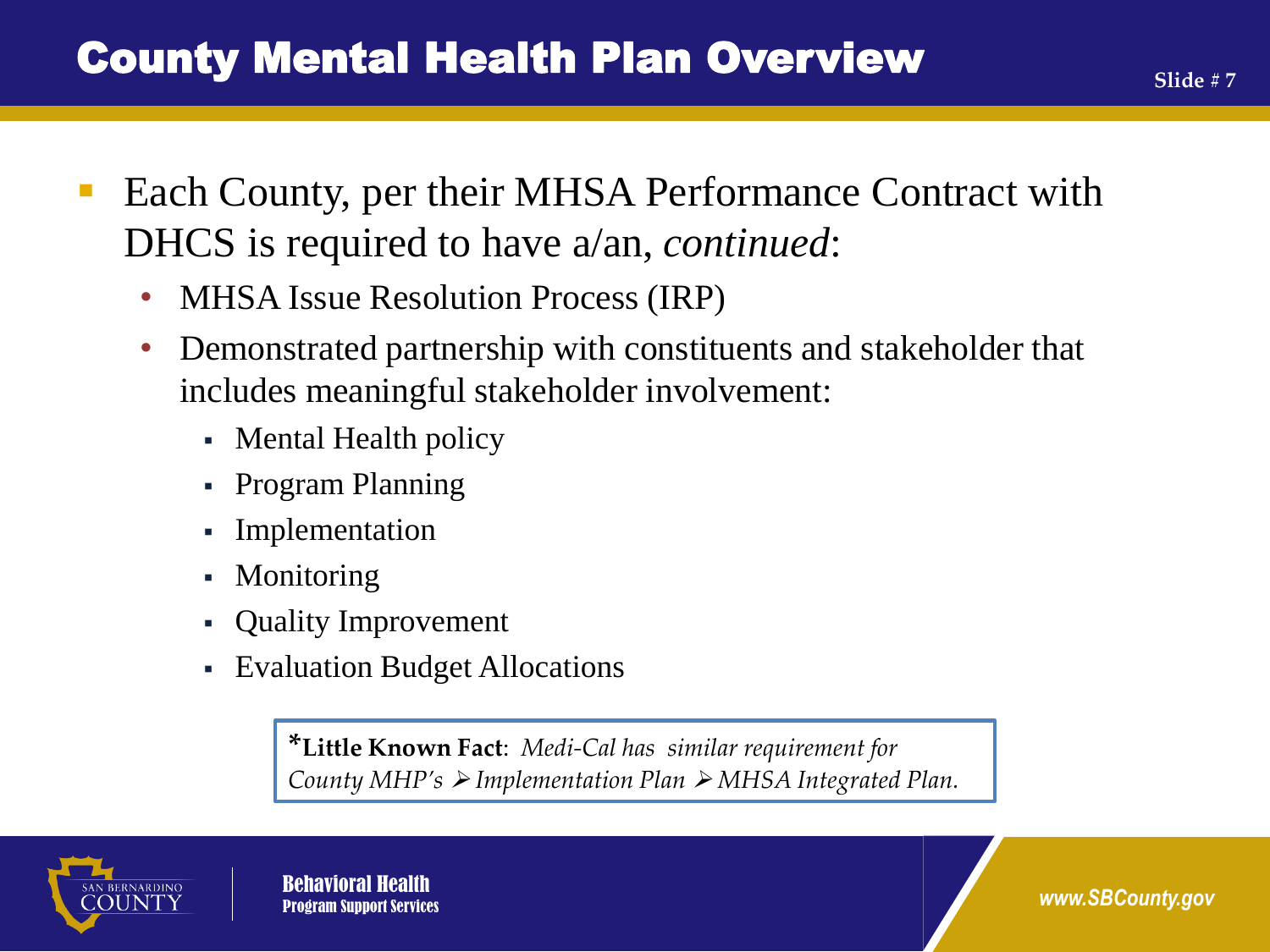- Each County manages and ongoing process of reviews and taking action on:
	- Individual Treatment Concerns
		- Beneficiary Grievance/Concern Complaint Process
	- Program Related Concerns, Community Concerns
		- Community Stakeholder Process/meetings (280 per year)
		- Annual Update
	- Blended process that is interchangeable; has a place at the Quality Improvement and MHSA blended table tops. Flows in a circular plan level PDSA process. (Please see handout #2.)



Behavioral Health